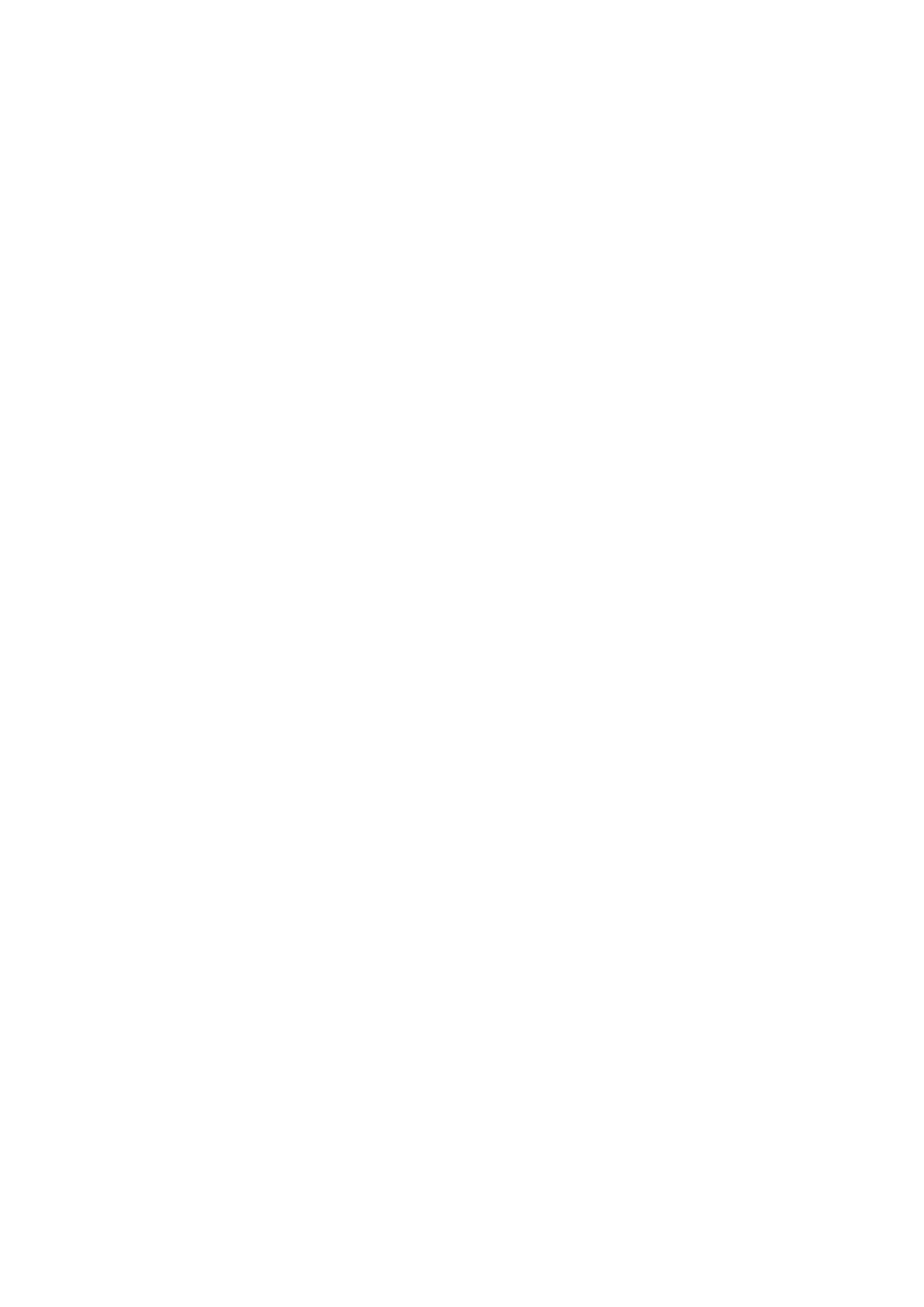

Figure 1. Logic Model: academic success of STEM Center students

or "inputs" that the campus has committed to activities, to the actual program activities and results from those activities. The results are separated between outputs, such as counting the number of student hours of tutoring and student learning outcomes – what content knowledge was actually learned and retained by the student because they worked with a tutor.

For outputs the guiding question is: Did the right people participate in the right numbers?

For outcomes the guiding question is: Did participants demonstrably learn what was intended?

Lastly, the impact is how this one set of small activities might contribute (but is not solely responsible) for larger campus measures such as retention and graduate rates and appropriate time to graduate.

Our unique approach is to place the assessment cycle on top of the outputs and outcomes. Student learning assessment has its own methodology, where we look at outputs and outcomes simultaneously. Such technique connects the logic model approach from the nonprofit section to how we think about student learning achievements in the aggregate in higher education as assessment tracks learning as a developmental process but provides us with a continuous self-reflexive basis for improvement. The following is using the STEM Center as an example of this type of results-driven look at student learning in higher education.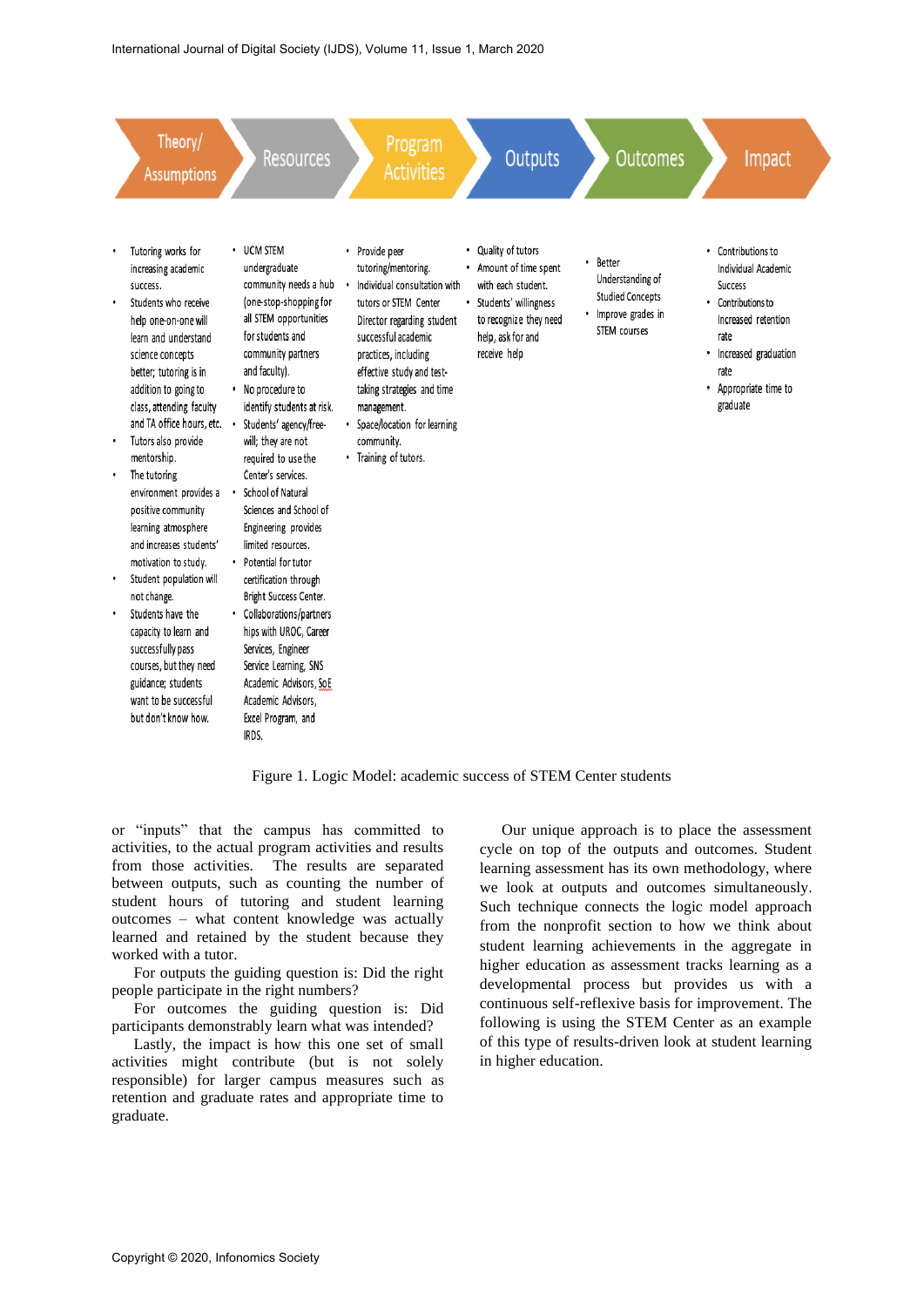# **4. Outcomes and impact on student participants**

# **4.1. Academic support for undergraduate students**

One of the main STEM Center goals is to provide academic support for undergraduate student for math, science and engineering courses in order to contribute to increasing UC Merced retention rates in the STEM disciplines. The STEM Center provides a location for a learning community of students to gather and collaborate on schoolwork and projects. Since its opening in Fall 2013, the center observes that the amount of student using the room steadily increases by an average of nine percent per semester. Currently, we serve about 310 individual students who use the location on regular basis throughout the semester. Of these students, typically, 65 percent are math and science majors, 30 percent are engineering majors, and 5 percent are non-STEM majors.

The STEM Center's Peer-Tutor/Mentor Program supports student learning and provides peer-tutoring assistance for math, science and engineering classes. Peer-tutors/mentors are selected based of their exceptional academic achievements, robust work ethics and excellent communication skills. These students have a strong dedication to the STEM Center's mission of aiding the UC Merced undergraduate community and serve as role models for their peers. Peer-tutors/mentors volunteer their time, unless a grant funding is obtained to provide stipends. An average of twenty students per semester provide 35 hours of tutoring per week for a range of math, chemistry, physics, biology, engineering, and computer science courses. A desired outcome is observed every semester, where above 80 percent of students using our services self-report that they are satisfied or highly satisfied with quality of tutoring and the use of the STEM Center.

In an effort to assess the STEM Center's contributions to the retention rates in the STEM disciplines, we evaluated the academic performance of students who regularly attended (around eight or more visits per semester) the STEM Center. With the assistance of the SNS Assessment Manager, the STEM Center administered surveys and further analyzed the survey data. We understand that our analysis has limitations, a major one being our small sample of students coming from various STEM majors and class levels, which makes establishing a control group very challenging. In order to create a more focused data analysis, we looked at final grade data sets for chemistry courses. Chemistry is one of the subjects most studied for at the STEM Center, therefore the General Chemistry I final grades were analyzed for Fall 2015 semester. Grades of students

who received STEM Center services were compared to the rest of the students in this Chemistry course. The Wilcoxon-Mann-Whitney test suggests that there is a statistically significant different between the distributions of grades of students who went to the STEM Center and those who did not  $(z = 2.403, ...)$  $p = 0.0162$ ).

Highly satisfactory service outcomes are also observed in respect to the overall Grade Point Average (GPA) for a selected group of students participating in the National Science Foundation (NSF) funded Math and Physical Sciences Program (MAPS) led by the STEM Center. In the span of six years, 90 percent (50 students) of MAPS scholars successfully completed the program. MAPS scholars continuously demonstrated better academic standing (GPA 3.1 vs. 2.6 out of a total of 4.0 GPA) and higher retention rates (82% vs. 67%) compared to the control group consisting of students with similar backgrounds not enrolled in the program.

Another important outcome of the STEM Center's goals is related to the peer-tutors/mentors professional development. While serving their peers, our tutors/mentors gain work experience, further understand the dynamic of STEM academic communities and develop further develop their teamwork, leadership and communication skills. With the purpose of increasing their understanding of diversity sensitivity in academia and best practices and behaviors in working with peers, the STEM Center offers the Peer-Tutors/Mentors Professional Development Workshop Series. Assessment in this area demonstrates very desirable outcomes. The 2018-19 Survey results show that 100 percent (16 students) of peer-tutors/mentors agree that their skills in working with a diverse group of peers increased, with 63 percent self-reporting "much stronger" and 37 percent reporting a "stronger" increase. All students also self-reported growth in communication abilities, with 70 percent "much stronger" and 30 percent "stronger."

# **4.2. Undergraduate research and fellowship opportunities**

A major goal of the STEM Center is to introduce undergraduate students to the importance of undergraduate research and to specific fellowship opportunities. The STEM Center uses presentations, one-on-one consultations, and support for UC Merced fellowship programs to help students understand the significance of strong academics and undergraduate research involvement, and to obtain scholarships, fellowships and internship positions. The majority of the students who visit the STEM Center require assistance to uncover research opportunities they might get involved into. As an outcome, 100 percent of the students self-report that they understand what options are available for them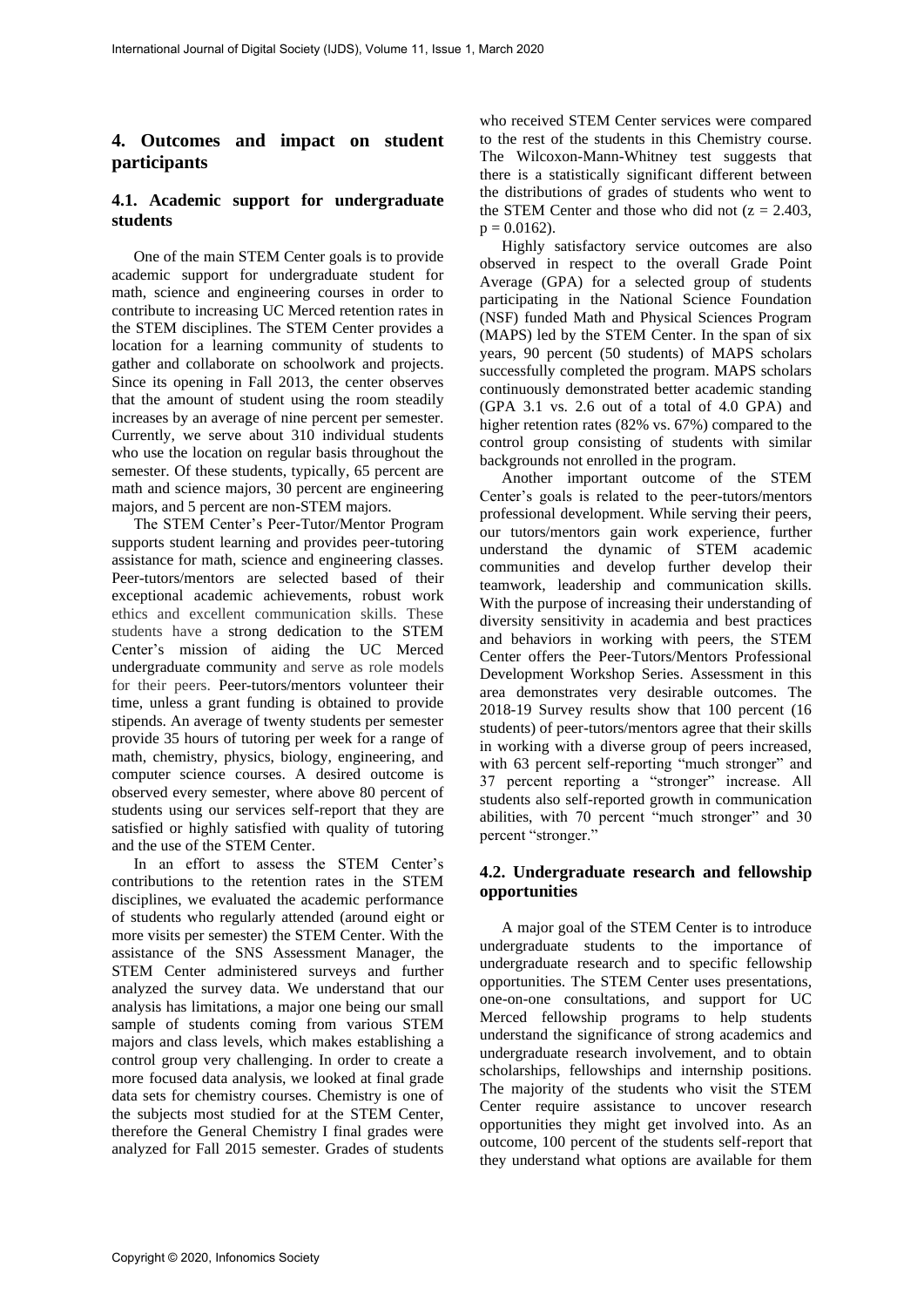and an average of 80 percent of them uncover research opportunities that meet their specific interest. Additionally, individual consultations help students navigate the process and prepare a successful application. As a result, up-to-date, an average of 50 percent (280/560) students were placed in fellowship programs at UC Merced or obtained summer research positions in academia (among them, UC Berkeley, UC Los Angeles, UC Santa Barbara, UC San Diego, Harvard) or National Labs (Lawrence Livermore, Sandia). It is important to note that in assisting students to obtain an undergraduate research position, selection bias is a limitation to the data. Each student is evaluated based on their academic progress and conceptual knowledge, which are required to prepare a competitive application. In some cases, the STEM Center staff works with students to draft a plan for improving academic performance before moving on to securing a research position.

Via collaborative work with faculty and administrators, the STEM Center supports UC Merced federally-funded Undergraduate Fellowship Programs. The Center for Cellular and Biomolecular Machines (CCBM) was established in Summer 2016 with the National Science Foundation (NSF) support and focuses on multidisciplinary research in the areas of physics, chemistry, biology, material science, and bioengineering. CCBM's Scholars Undergraduate Research Fellowship is a part of the center and provides research and professional development experiences to eligible UC Merced and off-campus students. A total of 43 UC Merced students participated in the CREST Scholarship Program in the span of three academic years. The summer component of the fellowship supported a total of 29 students visiting from colleges such as Merced College, CSU Stanislaus, UC Irvine, and University of Florida.

The Merced nAnomaterials Center for Energy and Sensing (MACES) was launched in Summer 2015 with the support from the National Aeronautics and Space Administration (NASA), as a research and education center, focused on energy and sensing for space applications. As a part of MACES education activities, the Undergraduate Research Fellowship Program was established to provide training and professional development opportunities for students, specifically aiming at groups traditionally underrepresented in the STEM field. In order to enhance students' conceptual and interdisciplinary knowledge, the program integrates research experience, mentoring and workshops on topics ranging from presentation skills to career preparation. The program offers opportunities not only to UC Merced students, but also to those in local community colleges and in the nearby campuses of the California State University (CSU) system. In the span of four years, a total of 75 UC

Merced and 25 non –UC Merced students participated in the program; more than half of these students were from underrepresented groups. The program is evaluated yearly and data typically demonstrates 100 percent overall satisfaction [13]. Figure 2 represents findings for the Summer 2018 student cohort of students  $(N = 7)$ . Students report that MACES program enhanced their learning and intellectual development. All students agree that MACES increased their STEM knowledge and, an average, 86 percent of the students agree that MACES increased their confidence and STEMrelated abilities [14].



| 43%                                                        | 57%                                 |     |
|------------------------------------------------------------|-------------------------------------|-----|
| MACES has helped you develop critical thinking skills      |                                     |     |
| 57%                                                        | 29%                                 | 14% |
| MACES has increasedyour confidence in your abilities       |                                     |     |
| 43%                                                        | 43%                                 | 14% |
| Your student mentor/research advisor is available for help |                                     |     |
| 43%                                                        | 43%                                 | 14% |
| <b>Strongly Agree</b>                                      | Agree<br>Neither Disagree Nor Agree |     |
| Disagree                                                   | <b>Strongly Disagree</b>            |     |

Figure 2. MACES's impact on students' intellectual development and STEM knowledge

#### **4.3. K – 12 STEM Outreach**

The STEM Resource Center is committed to building a strong connection with the wider Central Valley communities, such as higher education institutions, local schools and organizations interested in the STEM field. Successful partnerships led to the implementation of a broad range of STEM demonstrations and hands on activities, mainly targeting K - 12 schools. Since Fall 2014, the STEM Resource Center participated in the design and implementation of seven major K-12 outreach initiatives: three offered to high school audience (MACES Outreach Program; CCBM - Science and Technology Enrichment Program, GirlCode Workshop), three offered to elementary/middle school students (Young Engineer and Scientist Academy, Mother-Daughter Science Camp, SWEET Academy) and one targeting 6-12 grade students (Expanding Your Horizon Conference). Led by STEM Center's staff, UC Merced undergraduate and graduate students were present at four high schools and seven elementary/K-8 schools in Merced,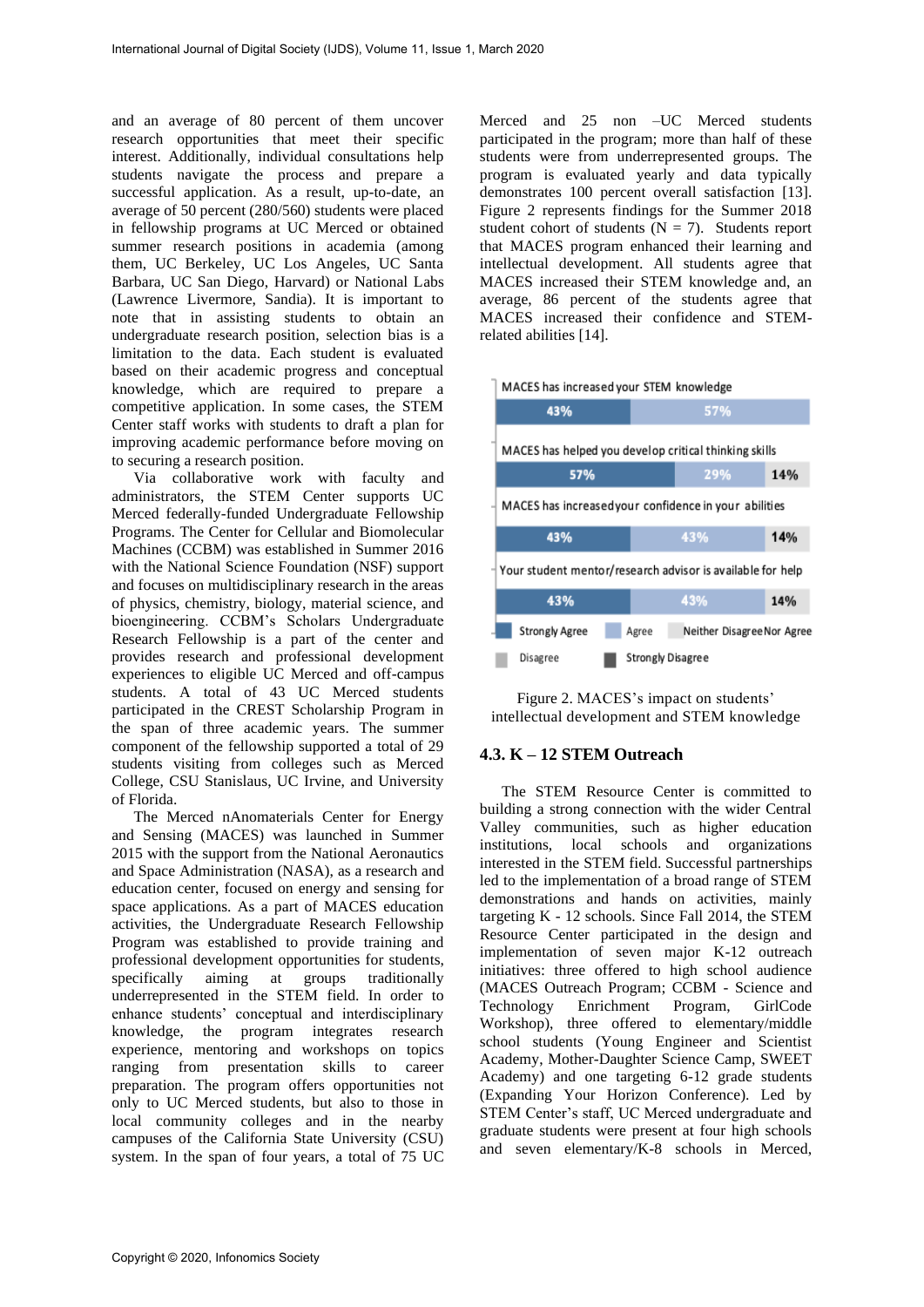Madera and Fresno Counties. During these visits, we reached out to 1150 high school and 790 elementary/middle schools students. For all on- and off-campus events, University of California policy for working with minors is followed and UC Merced students volunteering at each event are instructed on the administrative and ethical aspects of such work. The STEM Center's assessment goal here was to have 80 percent of the K - 12 students self-report being satisfied with the activity they participate in. Results demonstrate that this benchmark is surpassed, with above 90 percent of the students reporting such satisfaction. Additionally, results show that STEM Center-led outreach activities increase K -12 students' knowledge and interest in the STEM field. For example, a survey administered to 40 high school students attending a MACES-led trip to NASA Ames Research Center shows that attending the trip significantly increased student's interest in STEM and NASA careers [15]. Of all attendees, 82 percent report increased interest in a career in the STEM field and 83 percent report increased interest in NASA careers (Figure 3).

Today's trip increased my interest in a career in STEM



Figure 3. High school students: increasing interest in STEM and NASA careers

#### **4.4. Grants and external funding opportunities**

The STEM Center demonstrates excellent performance related to obtaining external funding with the purpose of increasing peer academic support and provide research fellowships for undergraduate students. Since Fall 2014, the STEM Center led the submission of proposals or provided extensive support to faculty on grant writing. As a result, it contributed to obtaining five successful grants, through which it supported peer-tutor payment and professional development, student-worker salaries, and undergraduate research fellowships. In the span of four years, from AY 2015-16 to AY 2018-19, the STEM Resource Center contributed to bringing a total of \$1,131,000 in external finding from funding resources such as NASA, the National Science Foundation, and UC Office of the President. Of them, approximately \$31,000 were used for peertutors/mentors hire, \$2,000 were used for studentworkers hire, and \$1,098,000 were distributed as undergraduate fellowships. Overall, the external funding aided the STEM Center to increase its number of peer-tutor/mentor hours, provide trainings for peer-tutors/mentors and place a larger number of undergraduate students at research labs.

# **5. Conclusion**

In conclusion, our work demonstrates that wellstructured academic and extra-curricular support contributes to students' conceptual learning and enhances undergraduate research and professional development experiences. Combining our assessment plan with a logic model improved our continuous improvement processes and helped us create a strategic evaluation of the STEM Center. Via carefully planned efforts in providing peertutoring/mentoring assistance and undergraduate research support to UC Merced and programs and individual students, the STEM Center impacts their success and helps them achieve meaningful results. Leading K-12 outreach initiatives contributes to building a strong connection between UC Merced and the wider California Central Valley communities and ultimately contributes to college acceptance, retention and graduation.

#### **6. References**

[1] PolicyLink, (2013) 'California Unincorporated: Mapping Disadvantaged Communities in the San Joaquin Valley'http://www.policylink.org/sites/default/files/CA%2 0UNINCORPORATED\_FINAL.pdf

[2] Institutional Research and Decision Support (IRDS), (2018) 'Student Data' UC Merced; https://irds.ucmerced .edu/student-data

[3] National Center for Science and Engineering Statistics, National Science Foundation, (2018) 'Women, Minorities, and Persons with Disabilities in Science and Engineering' https://www.nsf.gov/statistics/2017/nsf17310/

[4] Santiago, D.A (2018) 'Excelencia in Education: What works for Latino student success in higher education' https://www.edexcelencia.org/research/publications/2018 what-works-latino-students-higher-education

[5] Teitelbaum, M. S. (2014) Falling Behind? Boom, Bust and the Global Race for Scientific Talent, Princeton University Press, Princeton, USA.

[6] Mumford, K., S. Hill, and L. Kieffer; (2017) 'Utilizing Undergraduate Research to Enhance Integrative Learning', Council on Undergraduate Research Quarterly, v37 n4 (20170601): pp. 28-32.

[7] Munroe, D. (2016) 'Interdisciplinary Community-Connected Capstone Courses: A Model for Engaging Undergraduates with Public Policy', Council on